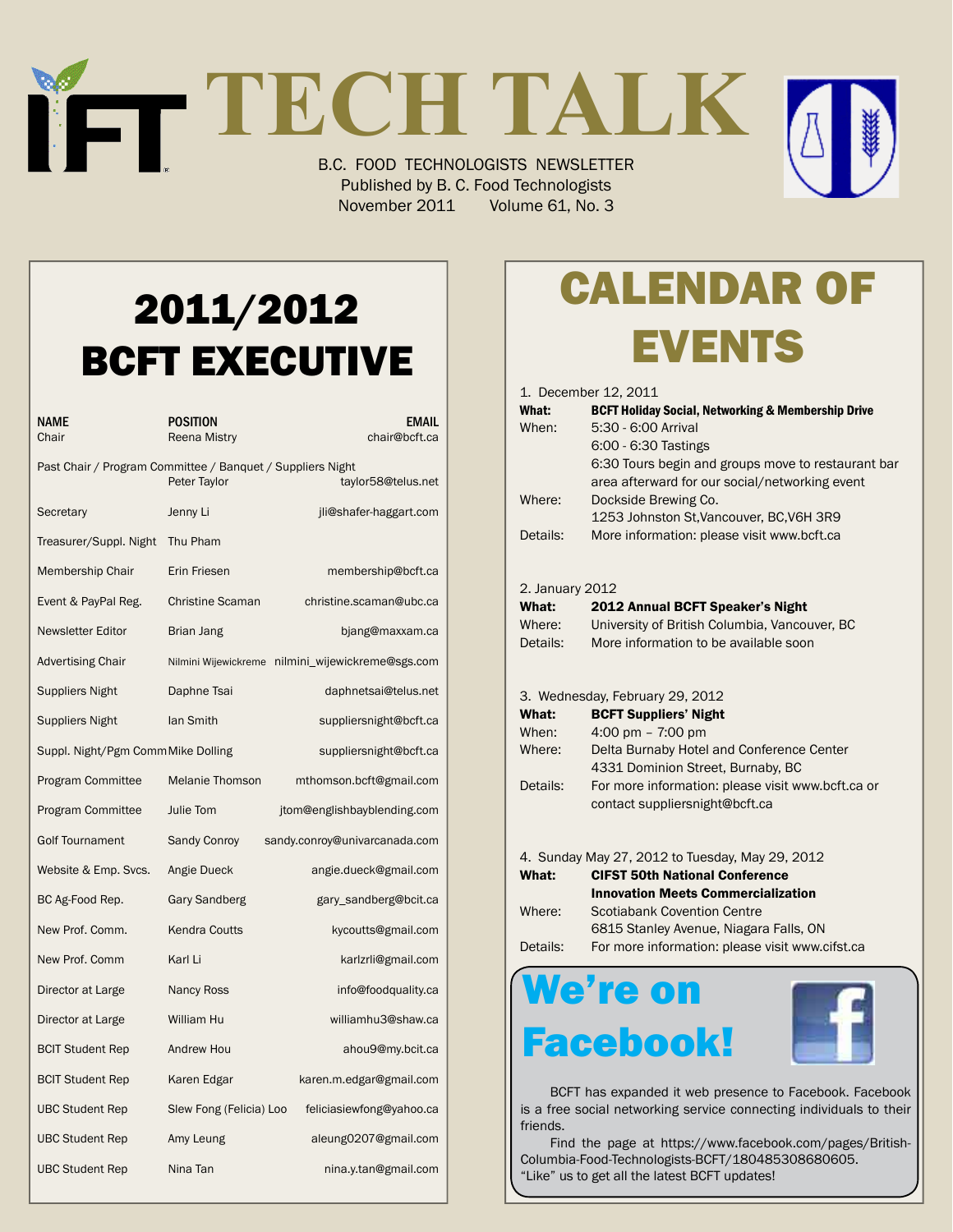### WANTED: Directed Studies Projects for BCIT Students!

 The BCIT Food Technology Program is again accepting project proposals from companies wishing to sponsor second year Food Technology students taking the Directed Studies course. Past projects topics have included: HACCP and prerequisite program development, food product development, shelf life studies, nutritional analysis, waste utilization, and many others.

 The students have one day per week (Wednesdays) from January to April to devote to the project.

| <b>3M</b>           | <b>Nancy Bender</b><br>Sr. Account Representative<br>Microbiology Products<br>3M Canada Company<br>804 Carleton Court, Annacis Island<br>Delta, BC V3M 3M1<br>604 463 8374 Tel. Home Office<br>800 265 1840 Toll Free 7423<br>778 772 3716 Cell<br>800 665 4759 Fax Orders<br>nabender@mmm.com |
|---------------------|------------------------------------------------------------------------------------------------------------------------------------------------------------------------------------------------------------------------------------------------------------------------------------------------|
|                     |                                                                                                                                                                                                                                                                                                |
|                     | <b>AGRISOURCE</b><br>Suppliers to the Food and Beverage Industry                                                                                                                                                                                                                               |
|                     | <b>FRUIT INGREDIENTS</b>                                                                                                                                                                                                                                                                       |
|                     | Aromas/Essences                                                                                                                                                                                                                                                                                |
|                     | <b>Concentrates</b>                                                                                                                                                                                                                                                                            |
|                     | Crushed                                                                                                                                                                                                                                                                                        |
|                     | <b>Diced</b>                                                                                                                                                                                                                                                                                   |
|                     | Dried                                                                                                                                                                                                                                                                                          |
|                     | Flakes                                                                                                                                                                                                                                                                                         |
|                     | Fresh                                                                                                                                                                                                                                                                                          |
|                     | Frozen                                                                                                                                                                                                                                                                                         |
|                     | Pastes                                                                                                                                                                                                                                                                                         |
|                     | Peels                                                                                                                                                                                                                                                                                          |
|                     | Powders                                                                                                                                                                                                                                                                                        |
|                     | Purees                                                                                                                                                                                                                                                                                         |
| Tel: (604) 273-4641 | Fax: (604) 273-7710                                                                                                                                                                                                                                                                            |
|                     | <b>Agrisource Food Products Inc.</b>                                                                                                                                                                                                                                                           |
|                     | 16291 River Road,                                                                                                                                                                                                                                                                              |
|                     | Richmond BC V6V 1L7                                                                                                                                                                                                                                                                            |
|                     | Canada                                                                                                                                                                                                                                                                                         |

 Students complete a literature review, develop methodology with assistance of the sponsor, and conduct the specific research. Work may be done at BCIT and/or company premises. During the project, the student has access to BCIT Food Technology pilot plant and analytical equipment. Presentation of oral and written reports takes place in May. The sponsor is asked to be available to advise the student throughout the project, attend the oral presentation, complete a brief evaluation of the student, and cover costs of consumables.

 Projects must be submitted by December 16 to be considered. Project acceptance depends on suitability and interest by the students. For information, contact Anne McCannel at (604) 432-8269 or Anne\_McCannel@bcit.ca.



**Sandy Conroy** Account Manager

**Univar Canada Ltd.** 9800 Van Horne Way Richmond, BC V6X 1W5 Canada

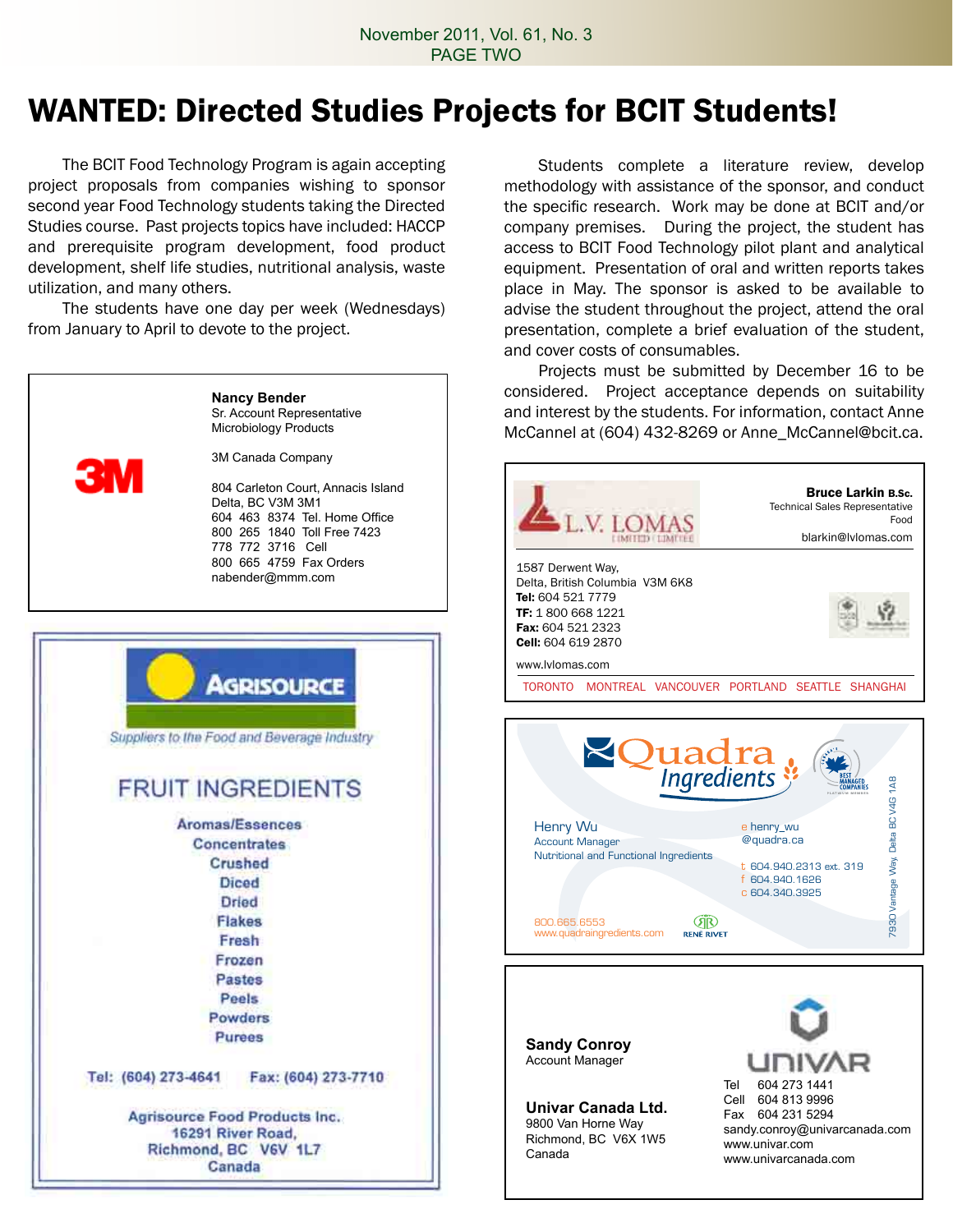#### November 2011, Vol. 61, No. 3 PAGE THREE

## BCFT Student Tour of the Granville Island Brewery

On November 12, 2011, a group of 8 BCFT student members trekked through the rain to Granville Island for an exciting tour of the Granville Island Brewery - the first microbrewery in Canada! Our knowledgeable guide, Victor, showed us the equipment and processes required to produce beer. We were able to look into some of the tanks that are used in the production process, which were especially interesting. He also taught us about the production factors that affect the alcoholic level, taste, and quality of beer.

 Victor also told us many interesting facts about beer. Did you know that archaeologists found recipes for beer brewing written in hieroglyphs by the ancient Egyptians? This makes beer one of the oldest prepared beverages discovered! The basic ingredients required to produce beer are malt, water, yeast and hops. Hops are added enhance flavour and lengthen storage life.

 At the Granville Island Brewery, there are 6 steps to brew beer: grinding, mashing, lautering, boiling, fermentation and aging. The ingredients that are used can greatly affect the composition, taste and quality of the beer. For example, some say that Guinness beer produced in Ireland tastes better than the Guinness produced here because the Irish use underground water that is high in minerals. Specialty beers – such as pumpkin ale, chocolate stout and raspberry ale – can be made by including additional ingredients into the beer throughout various stages of the beer- making process.

 After learning about the beer production process, we finished off the tour by sampling three of Granville Island's popular beers. They are: the Island Lager, the Lions Winter Ale and the Robson St. Hefeweizen. It was fun to enjoy these beers while getting to know each other!



**Vernon Lo, M.Sc.** *Western Region Sales Manager*

130- 18279 Blundell Road Customer Service Richmond, British Columbia Tel: 1-866-294-7914 Canada Fax: 1-877-294-7929 V6W 1L8 customerservice@debro.com



*BCFT student members visit the Granville Island Brewery.*



*BCFT student members sample a few Granville Island Brewery 4oz Tasters.* 

| <b>Consumer Testings Services</b>                                   |   | <b>Ron Kuriyedath</b><br><b>Chief Chemist</b><br>Agri-Food Laboratories |
|---------------------------------------------------------------------|---|-------------------------------------------------------------------------|
|                                                                     |   |                                                                         |
|                                                                     |   | (604) 324-1166                                                          |
| SGS Canada Inc.                                                     |   | 1-877-728-1188                                                          |
| 50-655 W. Kent Avenue N.<br>Vancouver, BC V6P 6T7<br>www.ca.sgs.com |   | (604) 324-1177                                                          |
|                                                                     |   |                                                                         |
|                                                                     | е | Ron.kuriyedath@sgs.com                                                  |
|                                                                     |   |                                                                         |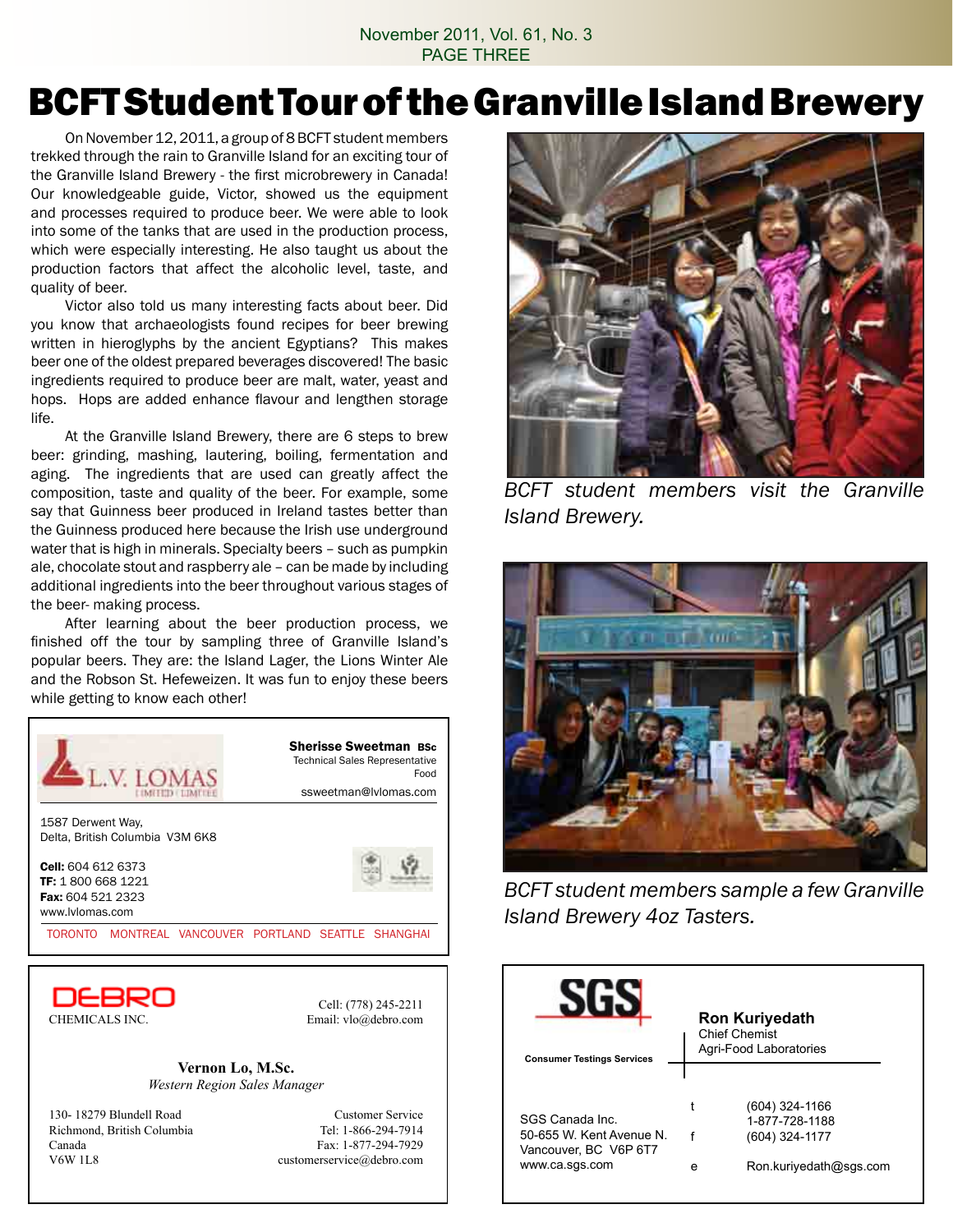#### The BCFT is Looking for You!

 As you know the BCFT is run entirely by volunteers and once again we are soliciting members for their interest in participating in next year's executive. We will have a number of vacancies to fill. Help keep our flame burning bright.

Saturated Fat Trans Fat

Cholesterol

Sodium

otassium



30

 If you are interested in volunteering please contact Reena Mistry at chair@bcft.ca.



## Think About Advertising Your Business in *Tech Talk*

You can't afford to miss this opportunity to advertise with us! *"Tech Talk"* is published approximately 9 times a year by the British Columbia Food Technologists Association (BCFT). As the official publication of the association, *Tech Talk* reaches the local audience of individuals in the Food Science and Technology profession - your ad in Tech Talk will keep you on top of our readership of over 300 individuals.

 For complete details on placing your ad in Tech Talk, contact Nilmini Wijewickreme, SGS Canada Inc., 50-655 West Kent Avenue North, Vancouver, BC, V6P 6T7. Tel: 604-324-1166 Ext 5294; Fax: 604-324-1177; E-mail: nilmini\_wijewickreme@sgs. com.

 We accept ready-to-print copy of your ad in PDF or TIFF format in color or black & white, or a hard copy of business cards. The advertisements also can be sent via email in any digital format. For example, a high-resolution (300 dpi or better) scanned copy, or digital format (e.g., EPS or PDF) of the ad.

| $(4" \times 2")$  | \$30  |
|-------------------|-------|
| $(8" \times 2")$  | \$50  |
| $(4" \times 5")$  | \$60  |
| $(4" \times 10")$ | \$90  |
| $(8" \times 10")$ | \$150 |
|                   |       |

*Rates indicated are on per issue basis. Discounts up to 10% are available for advertising in multiple issues.*



## **Expertise in Food Analysis**

- Microbiology
- Food Chemistry
- Nutritional Labelling
- **Residue Testing**
- **Environmental Monitoring**

Tel: 604 734 7276 Toll free: 1 800 665 8566 foodsafety-yvr@maxxamanalytics.com

www.maxxam.co